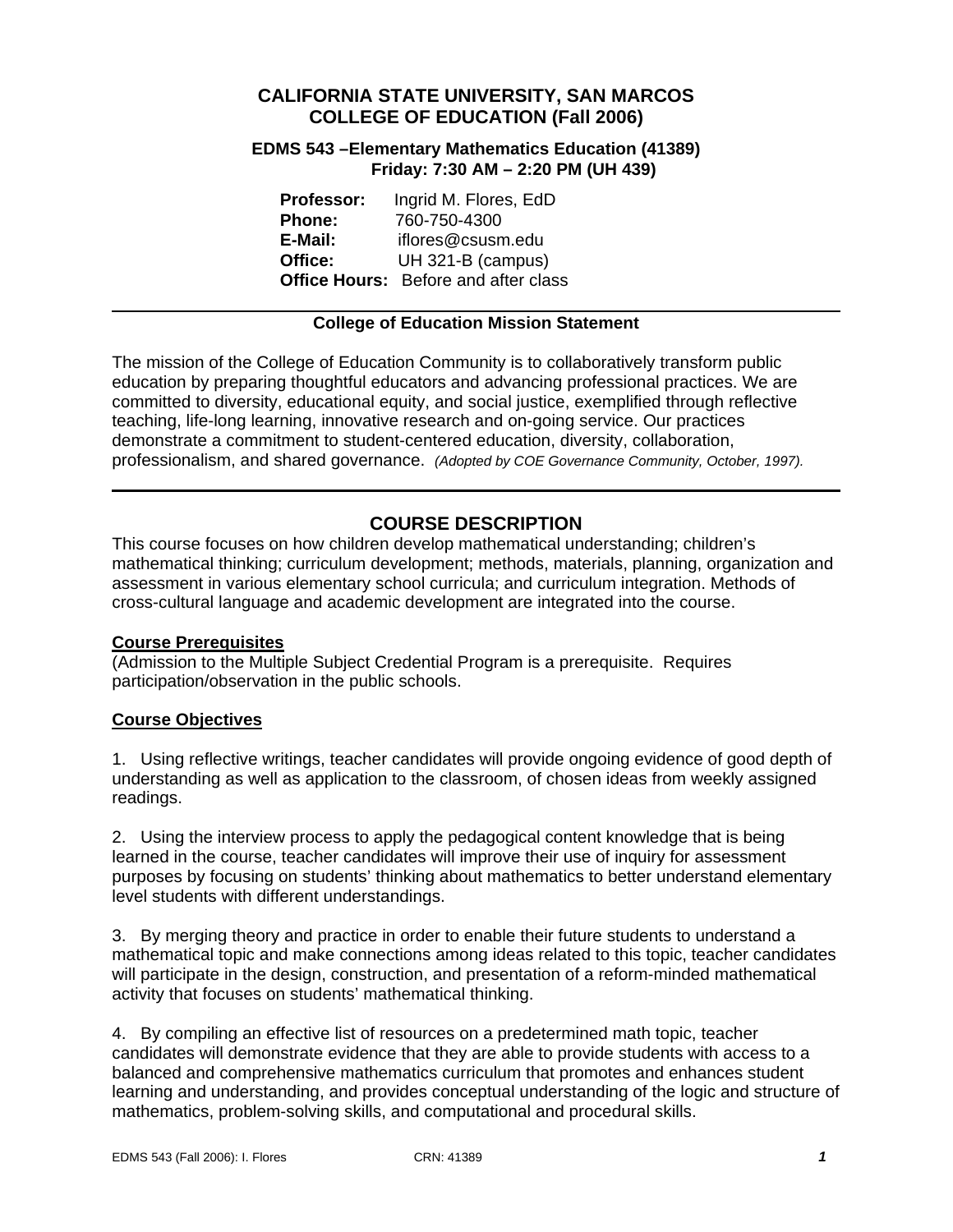5. By reflecting on and weaving what has been learned in the course during the semester regarding mathematics standards, reform-minded mathematics ideas, constructivist teaching and learning methods which enhance how children think and problem solve, teacher candidates will analyze the curriculum that is currently being implemented in their practicum classroom.

6. Teacher candidates will write summary reflections during the course to be submitted, responded to, and archived via TaskStream for final TPE assessments and for creating their final portfolios.

## **Unique Course Requirements**

Students will be required to have access to children in a grade K-6 for the purpose of conducting a series of math interviews to learn about how children think and problem solve.

Each student will be required to implement and videotape a lesson in his or her observation classroom.

#### **Required Texts**

- Van de Walle, J. A. (2007). *Elementary and middle school mathematics: Teaching developmentally* (6th ed). Boston: Pearson Education, Inc. ISBN: 0-205-48392-5 The text has a companion Web site (under construction): http://www.ablongman.com/vandewalle6e
- California Department of Education (2000). *Mathematics framework for California public schools, kindergarten through grade twelve* (2000 Revised Ed.). Sacramento, CA: Author. This document can be found on the WWW at: http://www.cde.ca.gov/ci/ma/cf/documents/mathfrwkcomplete.pdf. The Web site contains a downloadable PDF file. There are also copies in the library for checkout**.**
- Turnbull, A., Turnbull, R., & Wehmeyer, M. (2007). *Exceptional lives: Special education in today's schools.* (5th ed). Pearson/Merrill Prentice Hall. ISBN: 0-13-170869-4.

#### **You are required to access the following Web sites and materials for this course.**

- National Council of Teachers of Mathematics (2000). *Principles and standards for school mathematics*. Reston, VA: Author. This document can be found at: http://www.nctm.org/
- Star Test Blueprints for Standards Items (grades 2-7) http://www.cde.ca.gov/ta/tg/sr/documents/math1105.doc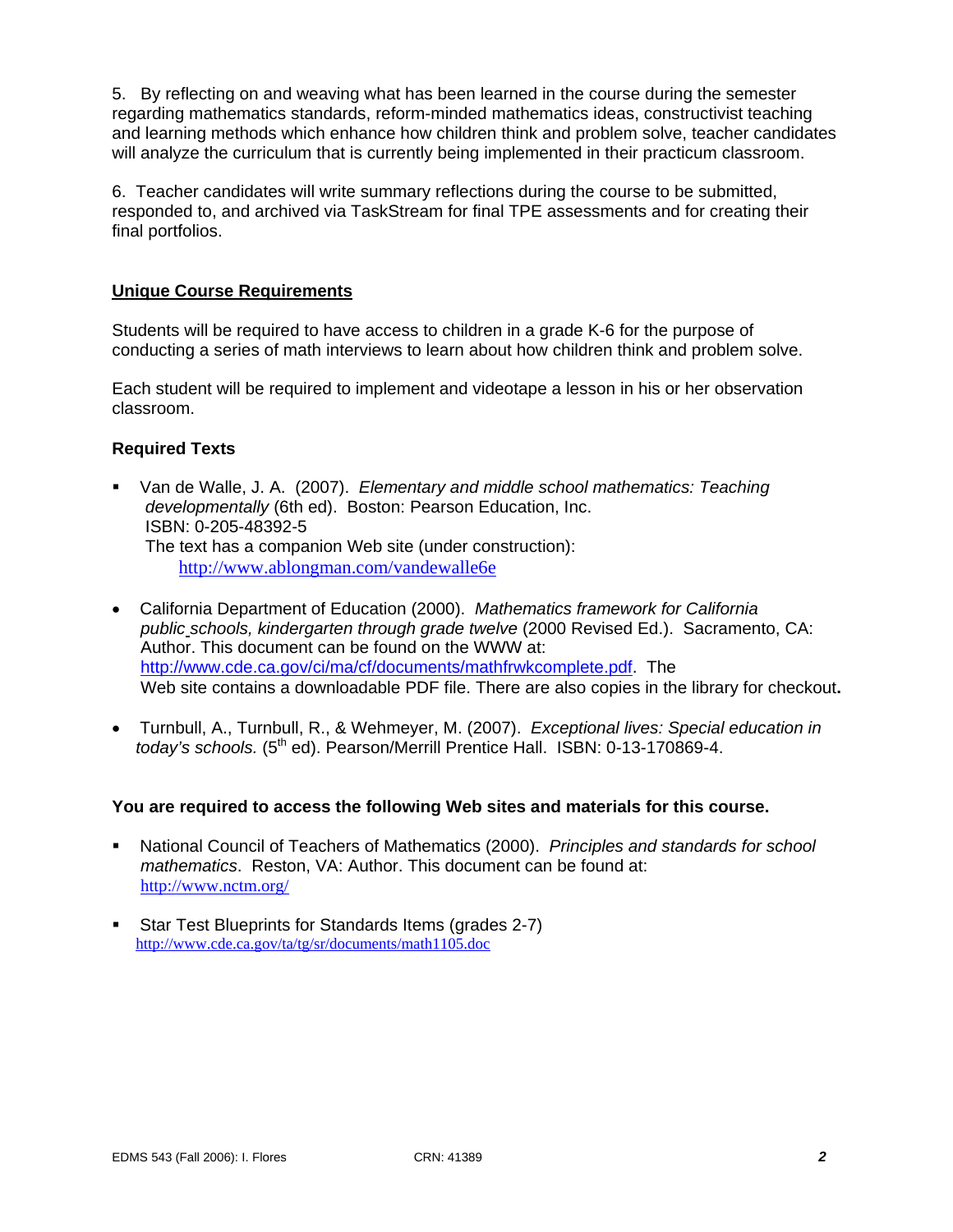# **Authorization to Teach English Learners**

This credential program has been specifically designed to prepare teachers for the diversity of languages often encountered in California public school classrooms. The authorization to teach English learners is met through the infusion of content and experiences within the credential program, as well as additional coursework. Students successfully completing this program receive a credential with authorization to teach English learners. *(Approved by CCTC in SB 2042 Program Standards, August 02)*

# **Teacher Performance Expectation (TPE) Competencies**

The course objectives, assignments, and assessments have been aligned with the CTC standards for the Multiple Subject Credential. This course is designed to help teachers seeking a California teaching credential to develop the skills, knowledge, and attitudes necessary to assist schools and district in implementing effective programs for all students. The successful candidate will be able to merge theory and practice in order to realize a comprehensive and extensive educational program for all students. You will be required to formally address the following TPEs in this course:

# **CTC Standards Alignment:**

The course objectives, assignments, and assessments have been aligned with the CTC standards for Multiple Subjects Credential. The following standards are a primary emphasis in this course:

- **Standard 3**: Relationship between Theory and Practice
- **Standard 4:** Pedagogical Thought and Reflective Practice
- **Standard 5:** Equity, Diversity and Access to the Core Curriculum for All Children
- **Standard 8A:** Pedagogical Preparation for Subject-Specific Content Instruction by MS Candidates (Mathematics)

# **Teacher Performance Expectation (TPE) Competencies:**

#### **Primary Emphases**:

- TPE 1a-Subject Specific Pedagogical Skills for MS Teaching (Mathematics)
- TPE 2-Monitoring Student Learning During Instruction

# **Secondary Emphases**:

- TPE 3-Interpretation and Use of Assessments
- TPE 4-Making Content Accessible
- TPE 5-Student Engagement
- TPE 6a-Developmentally Appropriate Practices in Grades K-3
- TPE 6b-Developmentally Appropriate Practices in Grades 4-8
- TPE 6d- Developmentally Appropriate Teaching Practices for Special Education: Teaching the Special Education Population in the General Education Environment
- TPE 7-Teaching English Learners
- TPE 8-Learning About Students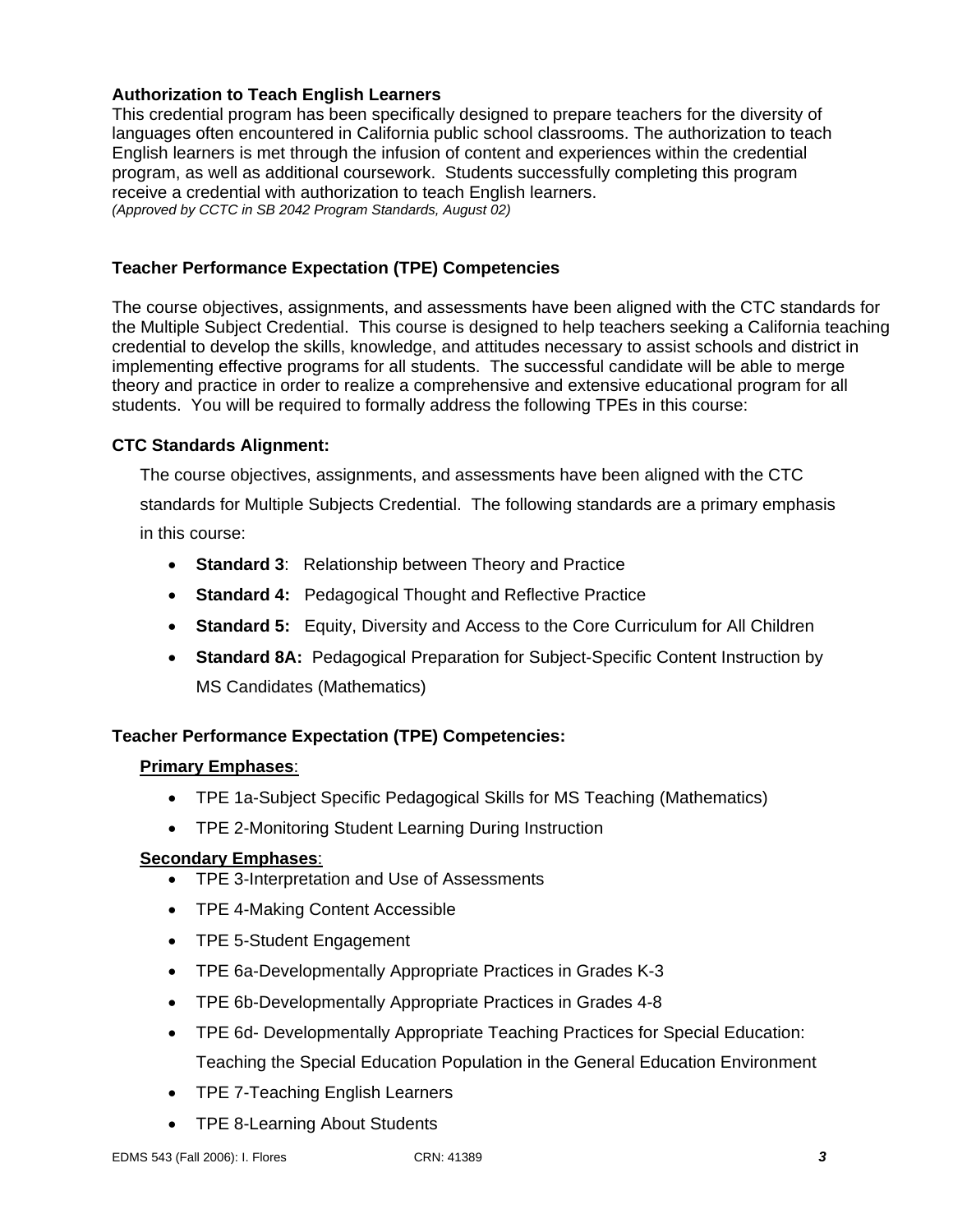- TPE 9-Instructional Planning
- TPE 10-Instructional Time
- TPE 11-Social Environment
- TPE 13-Professional Growth
- TPE 14-Educational Technology in Teaching and Learning

# **College of Education Attendance Policy**

Due to the dynamic and interactive nature of courses in the College of Education, all students are expected to attend all classes and participate actively. At a minimum, students must attend more than 80% of class time, or s/he may not receive a passing grade for the course at the discretion of the instructor. Individual instructors may adopt more stringent attendance requirements. Should the student have extenuating circumstances, s/he should contact the instructor as soon as possible. *(Adopted by the COE Governance Community, December, 1997).*

If you miss one class session or are late (or leave early) more than two sessions, you cannot receive a grade of "A". If you miss two class sessions, your highest possible grade is a "C+".

If possible, please discuss with the instructor any extenuating circumstances that will cause you to miss class prior to your absence. Attendance will be taken at each class session. Furthermore, grades on assignments turned in late will be lowered unless **prior arrangements**  have been made with the instructor. Absence is no excuse for not turning in assignments, as they may be sent electronically (e-mail) to the instructor.

### **Students with Disabilities Requiring Reasonable Accommodations**

Students must be approved for services by providing appropriate and recent documentation to the Office of Disable Student Services (DSS). This office is located in Craven Hall 5205, and can be contacted by phone at (760) 750-4905, or TTY (760) 750-4909. Students authorized by DSS to receive reasonable accommodations should meet with their instructor during office hours or, in order to ensure confidentiality, in a more private setting.

# **Course Requirements and Grading Standards**

## **ASSIGNMENTS (The relative weight for each assignment is indicated as a percentage of the total course grade)**

Detailed assignment guidelines and scoring rubrics (course packet) will be provided electronically to each student for all written assignments below. The course calendar/topics schedule is attached to this syllabus.

# **Reading Reflections**

**(10%)** - Each week students will write a "meaningful" reflection on the material assigned to be read for that week. Each reflection will be worth 5 points. These reflections should be one full page in length (use an "11" font, line spacing of 1.5, with **only** your name and class session number as a heading), and should clearly articulate your thoughts **on the assigned readings** and how you might **specifically apply** what you learned from the articles as a teacher in the classroom. Please do not repeat verbatim from the readings. **Other assignments may be**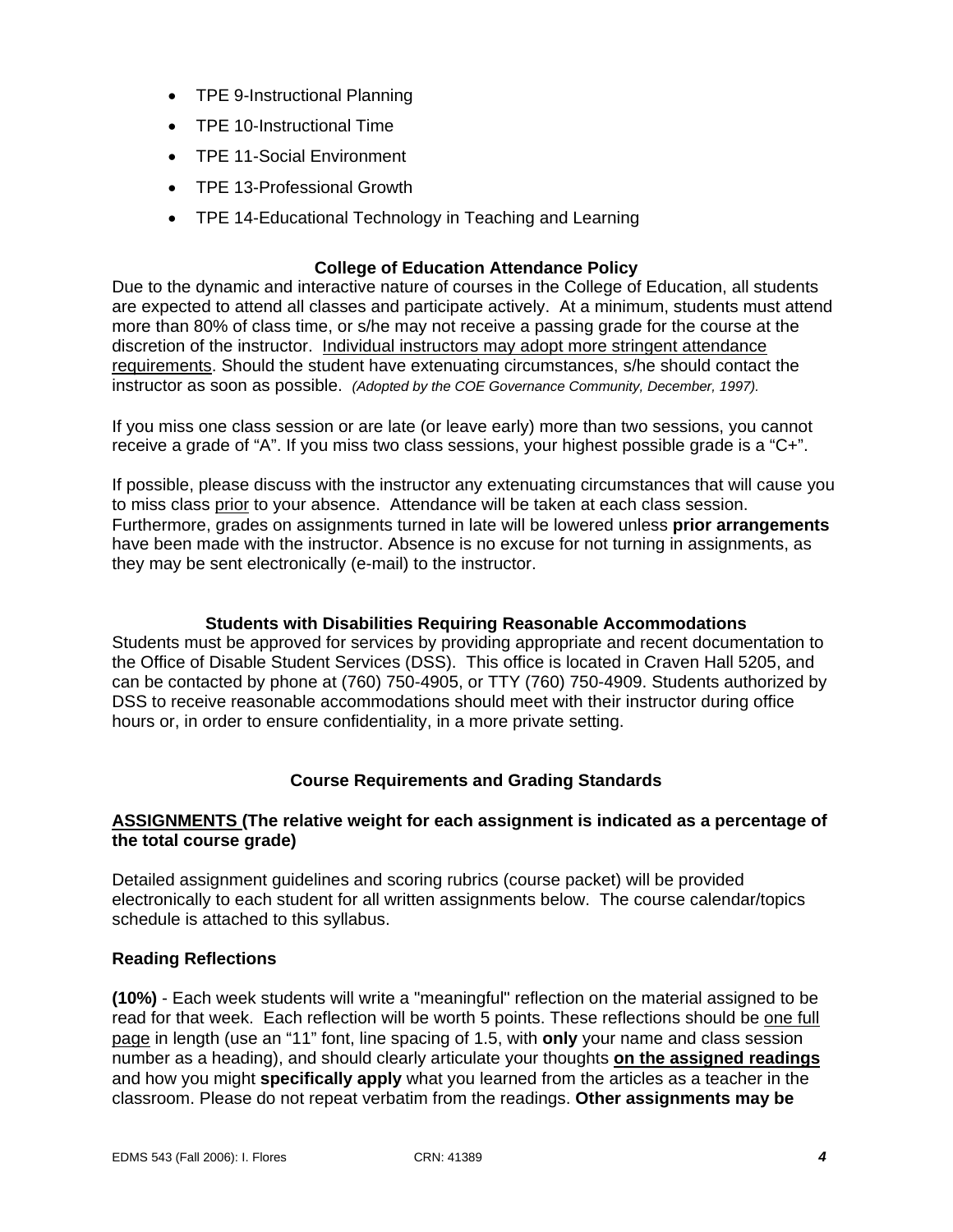**given that will substitute the written reflection but not the reading assignment.** These will require more than 1 page in length.

# **Student Interviews (Critical Assessment Task – CATs)**

**(20%)** - You and one of your classmates will conduct three different student interviews based on questions provided in class. Each interview is worth 5 points. For each interview, you will pose mathematical problems to any one student at a predetermined grade level. The purpose is to get you to begin thinking about students' mathematical understanding, to learn how to effectively pose questions, and interpret the meaning of students' answers, and to provide you with an opportunity to interact with students.

# **Mathematical Resources & Lesson (Critical Assessment Task – CATs)**

**(35%) –** You will first compile resources on a predetermined mathematical topic (15%) and then design a lesson that you will present and videotape in an elementary class (20%). The purpose of this activity is to help you learn how to design effective mathematical activities, to provide you with an opportunity to begin compiling mathematical resources, and to provide an opportunity for you to practice teaching mathematics in an authentic classroom setting.

# **Curriculum Assignment (Critical Assessment Task – CATs)**

**(25%) –** Students will review the mathematics curriculum currently being used in your classroom (e.g., a textbook) at one grade level and write a short paper that investigates the curriculum alignment with the CA Content Standards and current high stakes assessments. Students will also provide their general thoughts and concerns related to the curriculum (e.g., how the curriculum might need to be altered to make strong connections between mathematical concepts and procedures).

#### **Active Participation and Collaboration**

 **(5%) -** Defined as actively engaging and contributing in all class discussions and activities, students will be evaluated daily. A positive attitude is an important component for establishing the definition for active participation and collaboration. In addition, the student will be expected to exhibit professional behavior and demeanor at all times.

#### **(5%) - Taskstream Postings**

This course is designed to help those seeking a Multiple Subject Credential develop the skills knowledge and attitudes necessary to assist schools and districts in implementing effective programs for all students. The successful candidate will be able to merge theory and practice in order to realize a comprehensive and extensive educational program for all students. Students will document their knowledge and understanding of TPE 1A (math) and TPE 2 through assignments completed in EDMS 543.

#### **All University Writing Requirement**

All CSU students must demonstrate competency in writing skills as a requirement for graduation. At Cal State San Marcos, students complete the graduation writing assessment through the All-University Writing Requirement. This requirement mandates that every course at the University must have a writing component of at least 2,500 words (approximately 10 pages). **The writing requirement for this course will be met through weekly writings, student**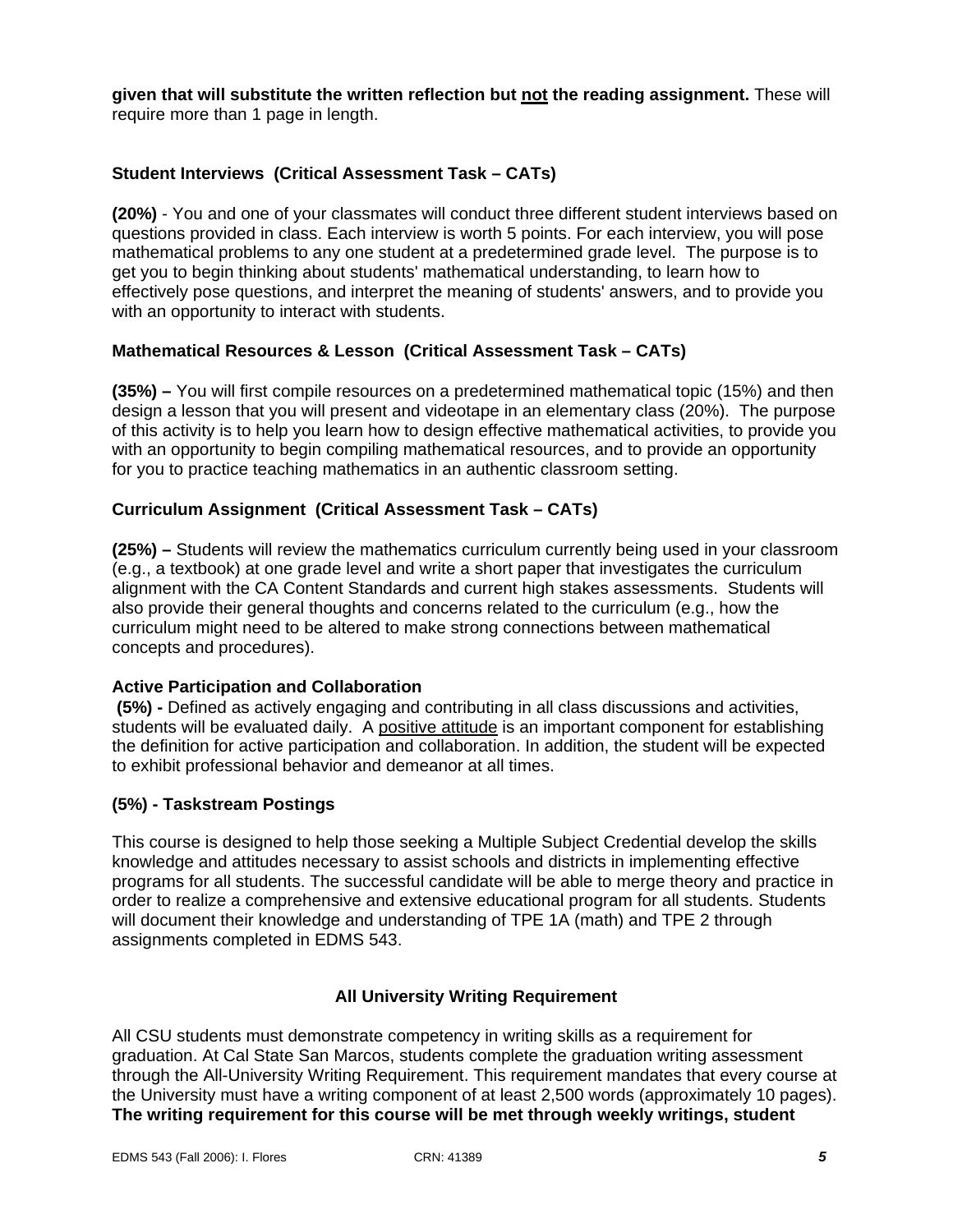#### **interview reflections, the creation of a lesson plan and mathematical resources, and the curriculum analysis assignment.**

#### **CSUSM Academic Honesty Policy**

Students will be expected to adhere to standards of academic honesty and integrity, as outlined in the Student Academic Honesty Policy. All written work and oral assignments must be original work. All ideas/materials that are borrowed from other sources must have appropriate references to the original sources. Any quoted material should give credit to the source and be punctuated with quotation marks.

Students are responsible for honest completion of their work including examinations. There will be no tolerance for infractions. If you believe there has been an infraction by someone in the class, please bring it to the instructor's attention. The instructor reserves the right to discipline any student for academic dishonesty in accordance with the general rules and regulations of the university. Disciplinary action may include the lowering of grades and/or the assignment of a failing grade for an exam, assignment, or the class as a whole."

**GRADING SCALE:** Grades for this course will be based on the following grading scale:

 A.................. ….93% - 100 % A-…………….…90% - 92% B+…………….. 88% - 89% B...............…….83% - 87 % B-……….. …... .80% - 82% C+………………78% - 79% C..............……..73% - 77 % C-………….……70% - 72%

# **Exemplary "A" Students:**

- Demonstrate serious commitment to their learning, making full use of the learning opportunities available and searching out the implications of their learning for future use.
- Complete all assignments thoroughly and thoughtfully toward the goal of developing in-depth math projects.
- Make insightful connections between all assignments and their developing overall understanding of mathematical concepts; they continually question and examine concepts in a genuine spirit of inquiry.
- **Students show a high level of achievement of course goals.**

#### **"B" Students:**

- **Simply comply with the course requirements and expectations.**
- Complete all assignments, usually thoroughly and thoughtfully.
- Usually connect assignments to their developing overall understanding of mathematical concepts; may be satisfied with accepting their learning as it is received without deeply examining concepts or seeking a higher level of understanding.
- Students show reasonable achievement of course goals.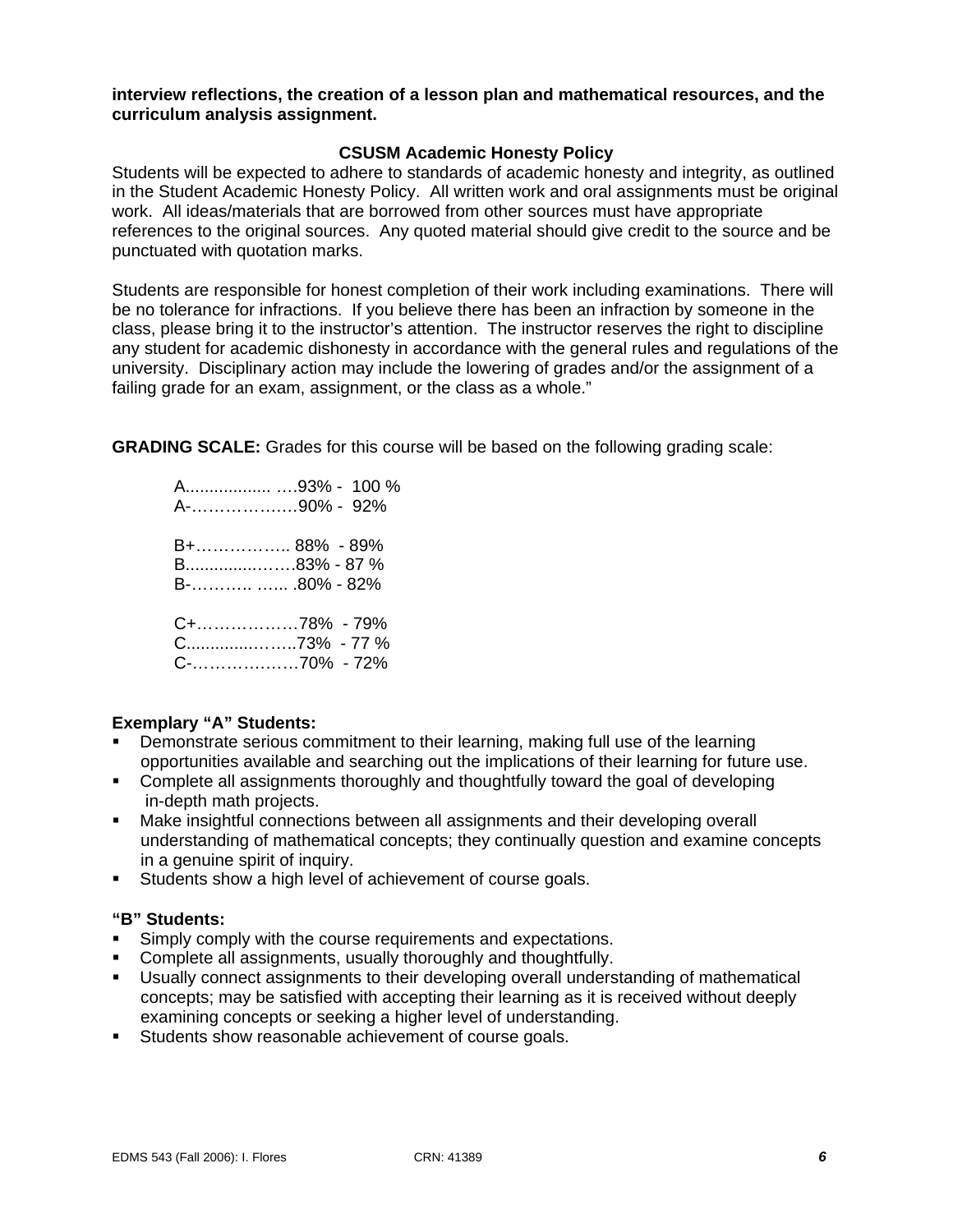## **"C" Students:**

- **•** Demonstrate an inconsistent level of compliance to course requirements and expectations.
- **Complete all assignments with limited thoroughness and thoughtfulness.**
- **Make limited connections between assignments and their developing overall understanding**  of mathematical concepts; may not be open to examining concepts on a deeper level and may actually dismiss the importance of such inquiry.
- Attempt, but show limited progress in achieving course goals.

**Remember! You are required to maintain a B average (3.0 GPA) in your teacher education courses to receive a teaching credential in the State of California.**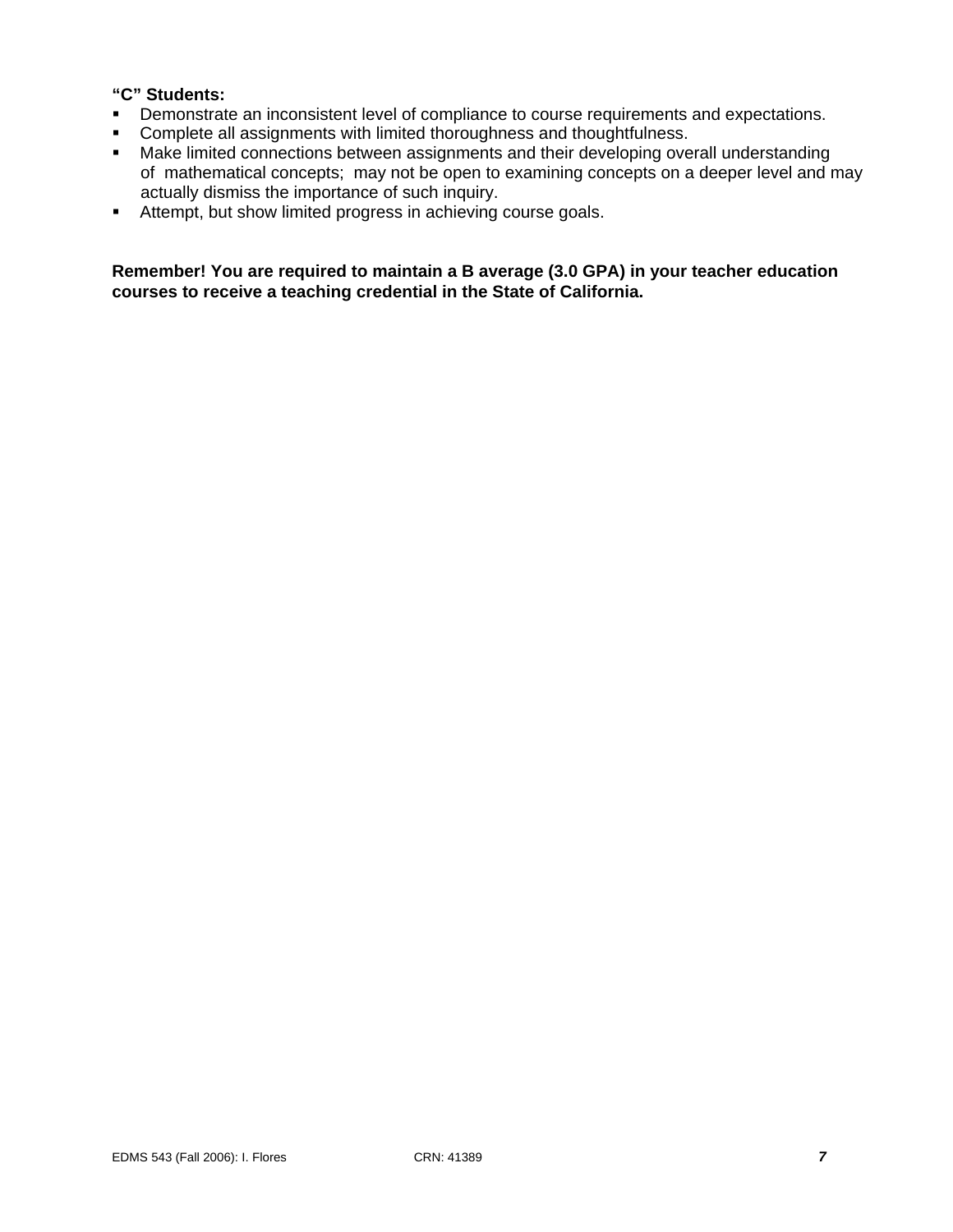# **Curriculum Review Assignment**

EDMS 543

|                           |                       | <b>Nearly</b>        |                      |                      |
|---------------------------|-----------------------|----------------------|----------------------|----------------------|
|                           | <b>Developing</b>     | <b>Meets</b>         | <b>Meets</b>         | <b>Exceeds</b>       |
| <b>TPE 1, 1a</b>          | Candidate's           | Candidate's          | Candidate's          | Candidate's          |
| <b>Subject Specific</b>   | analysis of the       | analysis of the      | analysis of the      | analysis of the      |
| Pedagogical skills        | curriculum will       | curriculum will      | curriculum will      | curriculum will      |
| for MS Teaching           | demonstrate little to | demonstrate some     | demonstrate          | demonstrate          |
| Assignment                | no understanding      | understanding of     | considerable         | exceptional          |
| (Teaching                 | of how to teach the   | how to teach the     | understanding of     | understanding of     |
| Mathematics in a          | state adopted         | state adopted        | how to teach the     | how to teach the     |
| MS Assignment)            | academic content      | academic content     | state adopted        | state adopted        |
|                           | standard in           | standard in          | academic content     | academic content     |
|                           | mathematics.          | mathematics.         | standard in          | standard in          |
|                           |                       |                      | mathematics.         | mathematics.         |
| TPE <sub>4</sub>          | Candidate's           | Candidate's          | Candidate's          | Candidate's          |
| <b>Making Content</b>     | analysis of the       | analysis of the      | analysis of the      | analysis of the      |
| Accessible                | curriculum will       | curriculum will      | curriculum will      | curriculum will      |
|                           | demonstrate little to | demonstrate some     | demonstrate          | demonstrate          |
|                           | no understanding in   | understanding in     | considerable         | exceptional          |
|                           | the use of            | the use of           | understanding in     | understanding in     |
|                           | pedagogical           | pedagogical          | the use of           | the use of           |
|                           | strategies that will  | strategies that will | pedagogical          | pedagogical          |
|                           | provide all students  | provide all students | strategies that will | strategies that will |
|                           | access to the         | access to the        | provide all students | provide all students |
|                           | mathematics           | mathematics          | access to the        | access to the        |
|                           | curriculum.           | curriculum           | mathematics          | mathematics          |
|                           |                       |                      | curriculum           | curriculum           |
| TPE 6, 6a, 6b             | Candidate's           | Candidate's          | Candidate's          | Candidates's         |
| Developmentally           | analysis of the       | analysis of the      | analysis of the      | analysis of the      |
| Appropriate               | curriculum will       | curriculum will      | curriculum will      | curriculum will      |
| <b>Teaching Practices</b> | demonstrate little to | demonstrate some     | demonstrate          | demonstrate          |
| in Grades K-3 & 4-        | no understanding in   | understanding in     | considerable         | exceptional          |
| 8                         | the use of            | the use of           | understanding in     | understanding in     |
|                           | developmentally       | developmentally      | the use of           | the use of           |
|                           | appropriate           | appropriate          | developmentally      | developmentally      |
|                           | teaching practices.   | teaching practices   | appropriate          | appropriate          |
|                           |                       |                      | teaching practices   | teaching practices   |

- $\triangleright$  TPE 9 Instructional Planning
- $\triangleright$  TPE 10 Instructional Time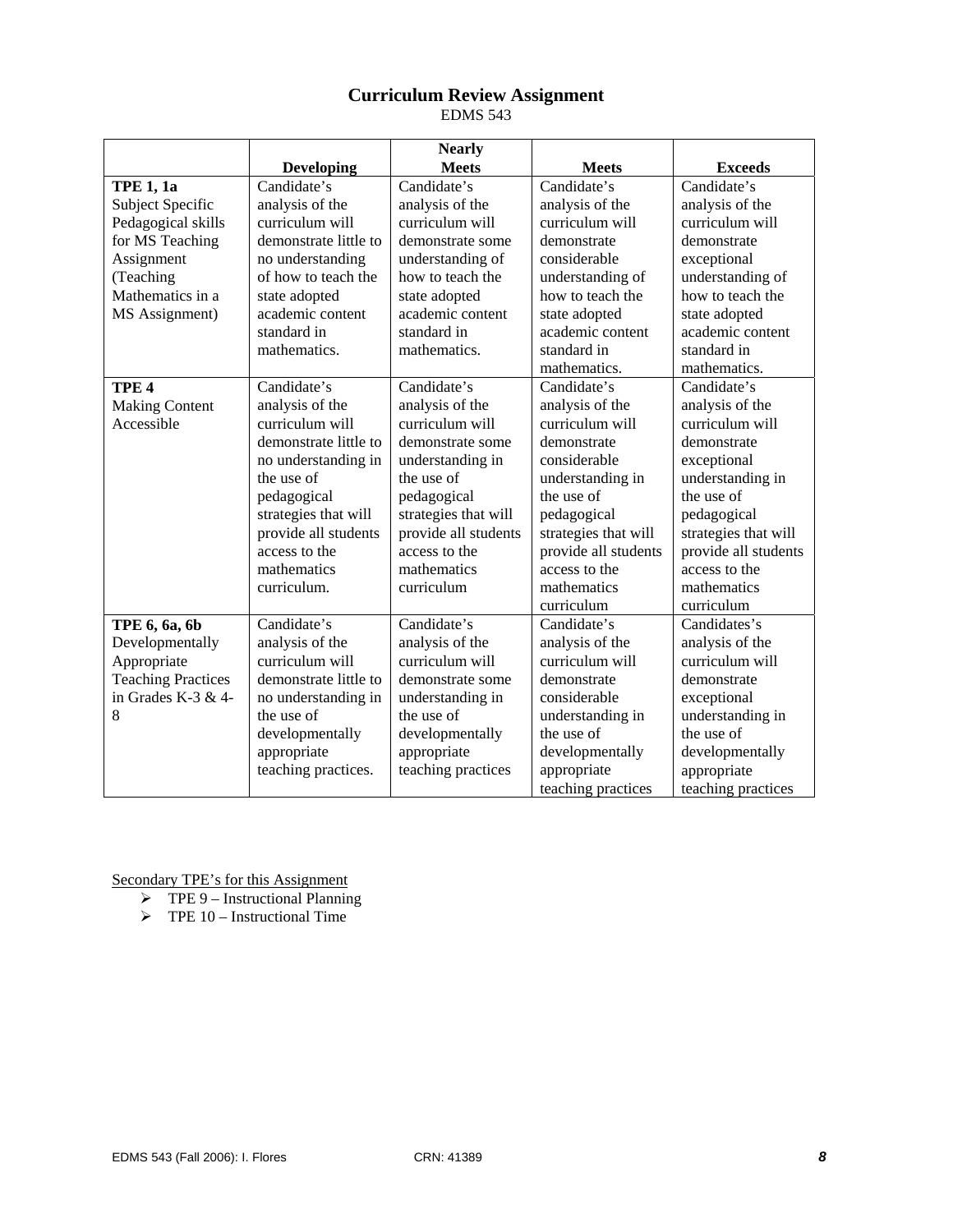# **Lesson Presentation Assignment**

EDMS 543

|                       |                      | <b>Nearly</b>        |                      |                      |
|-----------------------|----------------------|----------------------|----------------------|----------------------|
|                       | <b>Developing</b>    | <b>Meets</b>         | <b>Meets</b>         | <b>Exceeds</b>       |
| <b>TPE 1, 1a</b>      | Candidates' lesson   | Candidates' lesson   | Candidates' lesson   | Candidates' lesson   |
| Subject Specific      | plan and             | plan and             | plan and             | plan and             |
| Pedagogical skills    | presentation         | presentation         | presentation         | presentation         |
| for MS Teaching       | demonstrates little  | demonstrates some    | demonstrates         | demonstrates         |
| Assignment            | to no                | understanding of     | considerable         | exceptional          |
| (Teaching             | understanding of     | how to teach the     | understanding of     | understanding of     |
| Mathematics in a      | how to teach the     | state adopted        | how to teach the     | how to teach the     |
| Multiple Subject      | state adopted        | academic content     | state adopted        | state adopted        |
| Assignment)           | academic content     | standard in          | academic content     | academic content     |
|                       | standard in          | mathematics          | standard in          | standard in          |
|                       | mathematics          |                      | mathematics          | mathematics          |
| TPE <sub>4</sub>      | Candidates' lesson   | Candidates' lesson   | Candidates' lesson   | Candidates' lesson   |
| <b>Making Content</b> | plan and             | plan and             | plan and             | plan and             |
| Accessible            | presentation will    | presentation will    | presentation will    | presentation will    |
|                       | demonstrate little   | demonstrate some     | demonstrate          | demonstrate          |
|                       | to no                | understanding in     | considerable         | exceptional          |
|                       | understanding in     | the use of           | understanding in     | understanding in     |
|                       | the use of           | pedagogical          | the use of           | the use of           |
|                       | pedagogical          | strategies that will | pedagogical          | pedagogical          |
|                       | strategies that will | provide all students | strategies that will | strategies that will |
|                       | provide all students | access to the        | provide all students | provide all students |
|                       | access to the        | mathematics          | access to the        | access to the        |
|                       | mathematics          | curriculum           | mathematics          | mathematics          |
|                       | curriculum           |                      | curriculum           | curriculum           |
| TPE 6, 6a, 6b         | Candidates' lesson   | Candidates' lesson   | Candidates' lesson   | Candidates' lesson   |
| Developmentally       | plan and             | plan and             | plan and             | plan and             |
| Appropriate           | presentation will    | presentation will    | presentation will    | presentation will    |
| Teaching              | demonstrate little   | demonstrate some     | demonstrate          | demonstrate          |
| Practices – Grades    | to no                | understanding in     | considerable         | exceptional          |
| K-3 & 4-8             | understanding in     | the use of           | understanding in     | understanding in     |
|                       | the use of           | developmentally      | the use of           | the use of           |
|                       | developmentally      | appropriate          | developmentally      | developmentally      |
|                       | appropriate          | teaching practices.  | appropriate          | appropriate          |
|                       | teaching practices.  |                      | teaching practices.  | teaching practices.  |

- ¾ TPE 2 Monitoring Student Learning During Instruction
- $\triangleright$  TPE 5 Student Engagement
- $\triangleright$  TPE 9 Instructional Planning
- $\triangleright$  TPE 10 Instructional Time
- $\triangleright$  TPE 11 Social Environment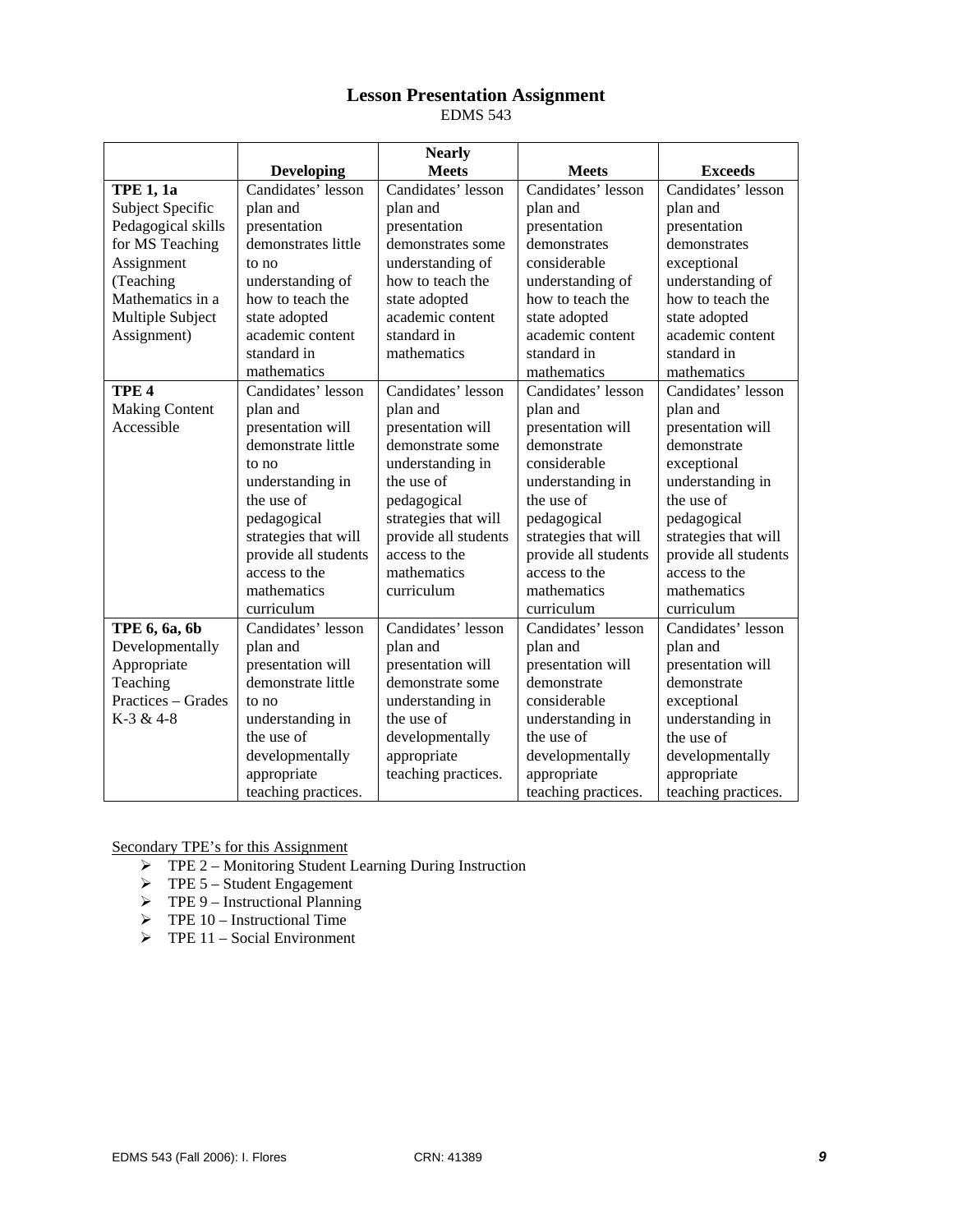# **Lesson Resources Assignment**

EDMS 543

|                       |                    | <b>Nearly</b>      |                    |                    |
|-----------------------|--------------------|--------------------|--------------------|--------------------|
|                       | <b>Developing</b>  | <b>Meets</b>       | <b>Meets</b>       | <b>Exceeds</b>     |
| TPE <sub>4</sub>      | Candidates'        | Candidates'        | Candidates'        | Candidates'        |
| <b>Making Content</b> | resources and      | resources and      | resources and      | resources and      |
| Accessible            | descriptions will  | descriptions will  | descriptions will  | descriptions will  |
|                       | demonstrate little | demonstrate some   | demonstrate        | demonstrate        |
|                       | to no              | understanding of   | considerable       | exceptional        |
|                       | understanding of   | how instructional  | understanding of   | understanding of   |
|                       | how instructional  | resources can help | how instructional  | how instructional  |
|                       | resources can help | provide all        | resources can help | resources can help |
|                       | provide all        | students with      | provide all        | provide all        |
|                       | students with      | access to a        | students with      | students with      |
|                       | access to a        | balanced and       | access to a        | access to a        |
|                       | balanced and       | comprehensive      | balanced and       | balanced and       |
|                       | comprehensive      | curriculum.        | comprehensive      | comprehensive      |
|                       | curriculum.        |                    | curriculum.        | curriculum.        |

- ¾ TPE 1a Subject-Specific Pedagogical Skills for MS Teaching Assignments (Teaching Mathematics in a MS Assignment)
- $\triangleright$  TPE 5 Student Engagement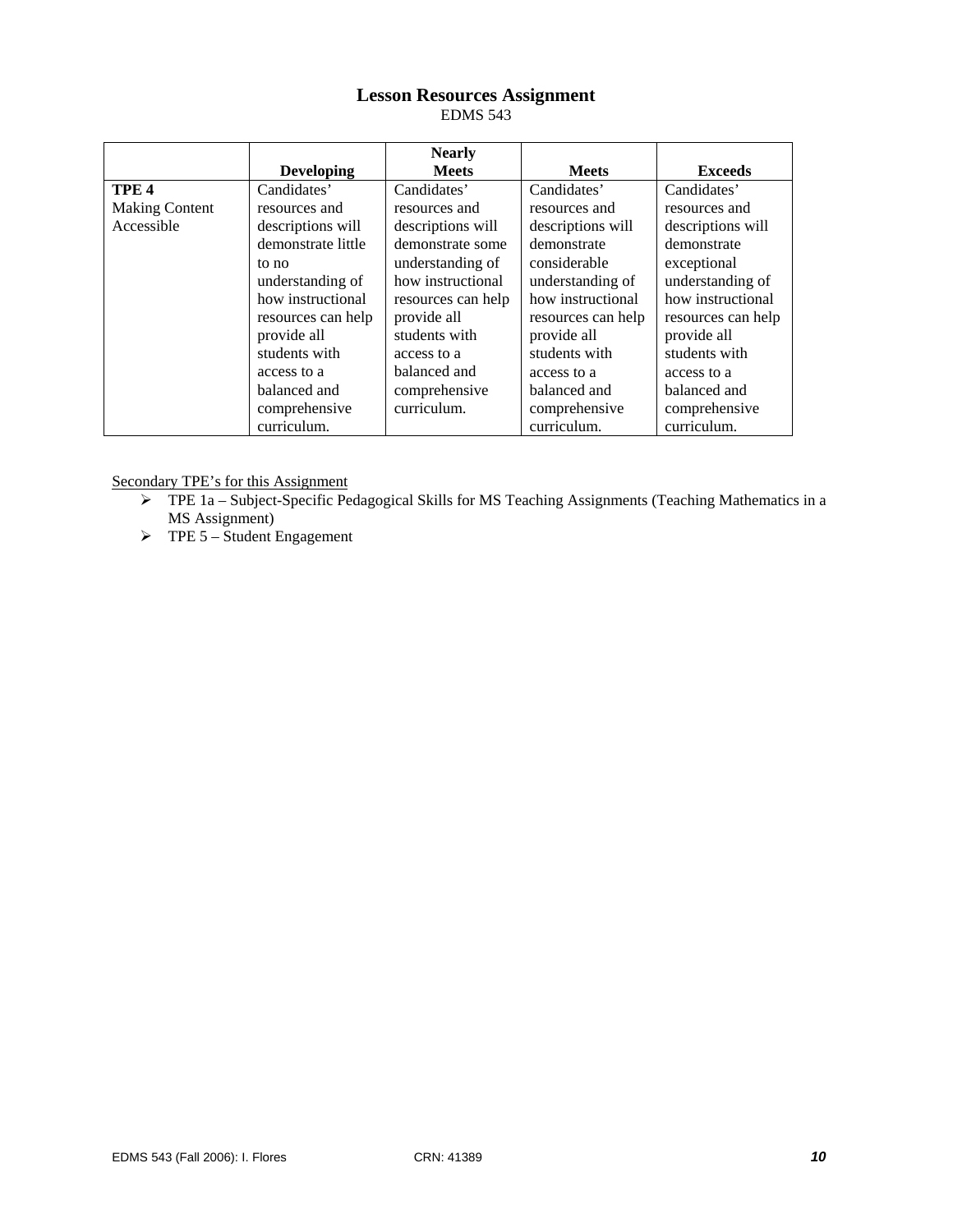# **Student Interviews Assignment**

EDMS 543

|                         |                                                                    | <b>Nearly</b>                              |                                                                    |                                                                    |
|-------------------------|--------------------------------------------------------------------|--------------------------------------------|--------------------------------------------------------------------|--------------------------------------------------------------------|
|                         | <b>Developing</b>                                                  | <b>Meets</b>                               | <b>Meets</b>                                                       | <b>Exceeds</b>                                                     |
| <b>TPE 1, 1a</b>        | Candidate's                                                        | Candidate's                                | Candidate's                                                        | Candidate's                                                        |
| Subject Specific        | assessment and                                                     | assessment and                             | assessment and                                                     | assessment and                                                     |
| Pedagogical             | recommendations                                                    | recommendations                            | recommendations                                                    | recommendations                                                    |
| skills for MS           | from the student                                                   | from the student                           | from the student                                                   | from the student                                                   |
| Teaching                | interview                                                          | interview                                  | interview                                                          | interview                                                          |
| Assignment              | demonstrates little to                                             | demonstrates some                          | demonstrates                                                       | demonstrates                                                       |
| (Teaching               | no understanding of                                                | understanding of how                       | considerable                                                       | exceptional                                                        |
| Mathematics in a        | how to teach the state                                             | to teach the state                         | understanding of how                                               | understanding of how                                               |
| Multiple Subject        | adopted academic                                                   | adopted academic                           | to teach the state                                                 | to teach the state                                                 |
| Assignment)             | content standard in                                                | content standard in                        | adopted academic                                                   | adopted academic                                                   |
|                         | mathematics                                                        | mathematics                                | content standard in                                                | content standard in                                                |
|                         |                                                                    |                                            | mathematics                                                        | mathematics                                                        |
| TPE <sub>2</sub>        | Candidate's                                                        | Candidate's                                | Candidate's                                                        | Candidate's                                                        |
| Monitoring              | assessment and                                                     | assessment and                             | assessment and                                                     | assessment and                                                     |
| <b>Student Learning</b> | recommendations                                                    | recommendations                            | recommendations                                                    | recommendations                                                    |
| During                  | from the student                                                   | from the student                           | from the student                                                   | from the student                                                   |
| Instruction             | interview                                                          | interview                                  | interview                                                          | interview                                                          |
|                         | demonstrates little to                                             | demonstrates some                          | demonstrates                                                       | demonstrates                                                       |
|                         | no understanding of                                                | understanding of how                       | considerable                                                       | exceptional                                                        |
|                         | how to monitor                                                     | to monitor student                         | understanding of how                                               | understanding of how                                               |
|                         | student learning and                                               | learning and how to                        | to monitor student                                                 | to monitor student                                                 |
|                         | how to effectively                                                 | effectively make use                       | learning and how to                                                | learning and how to                                                |
|                         | make use of this                                                   | of this information                        | effectively make use                                               | effectively make use                                               |
|                         | information when                                                   | when teaching.                             | of this information                                                | of this information                                                |
|                         | teaching.                                                          |                                            | when teaching.                                                     | when teaching.                                                     |
| TPE <sub>3</sub>        | Candidate                                                          | Candidate                                  | Candidate                                                          | Candidate                                                          |
| Interpretation          | demonstrates little to                                             | demonstrates some                          | demonstrates                                                       | demonstrates                                                       |
| and Use of              | no understanding of                                                | understanding of how                       | considerable                                                       | exceptional                                                        |
| Assessments             | how to effectively                                                 | to effectively assess                      | understanding of how                                               | understanding of how                                               |
|                         | assess students'                                                   | students' content                          | to effectively assess                                              | to effectively assess                                              |
|                         | content knowledge                                                  | knowledge through                          | students' content                                                  | students' content                                                  |
|                         | through the use of                                                 | the use of student                         | knowledge through                                                  | knowledge through                                                  |
|                         | student interviews.                                                | interviews.                                | the use of student                                                 | the use of student                                                 |
|                         |                                                                    |                                            | interviews.                                                        | interviews.                                                        |
|                         |                                                                    |                                            |                                                                    |                                                                    |
| TPE <sub>4</sub>        | Candidate's                                                        | Candidate's                                | Candidate's                                                        | Candidate's                                                        |
| <b>Making Content</b>   | recommendations                                                    | recommendations                            | recommendations                                                    | recommendations                                                    |
| Accessible              | from the student                                                   | from the student                           | from the student                                                   | from the student                                                   |
|                         | interview                                                          | interview                                  | interview                                                          | interview                                                          |
|                         | demonstrates little to                                             | demonstrates some                          | demonstrates                                                       | demonstrates                                                       |
|                         | no understanding in                                                | understanding in the                       | considerable                                                       | exceptional                                                        |
|                         | the use of                                                         | use of pedagogical                         | understanding in the                                               | understanding in the                                               |
|                         | pedagogical                                                        | strategies that will                       | use of pedagogical                                                 | use of pedagogical                                                 |
|                         | strategies that will                                               | provide all students                       | strategies that will                                               | strategies that will                                               |
|                         |                                                                    |                                            |                                                                    |                                                                    |
|                         |                                                                    |                                            |                                                                    |                                                                    |
|                         |                                                                    |                                            |                                                                    |                                                                    |
|                         |                                                                    |                                            |                                                                    |                                                                    |
|                         | provide all students<br>access to the<br>mathematics<br>curriculum | access to the<br>mathematics<br>curriculum | provide all students<br>access to the<br>mathematics<br>curriculum | provide all students<br>access to the<br>mathematics<br>curriculum |

- $\triangleright$  TPE 5 Student Engagement
- $\triangleright$  TPE 6, 6a, 6b Developmentally Appropriate Practices in Grades K-3 & Grades 4-8.
- $\triangleright$  TPE 8 Learning about Students and TPE 9 Instructional Planning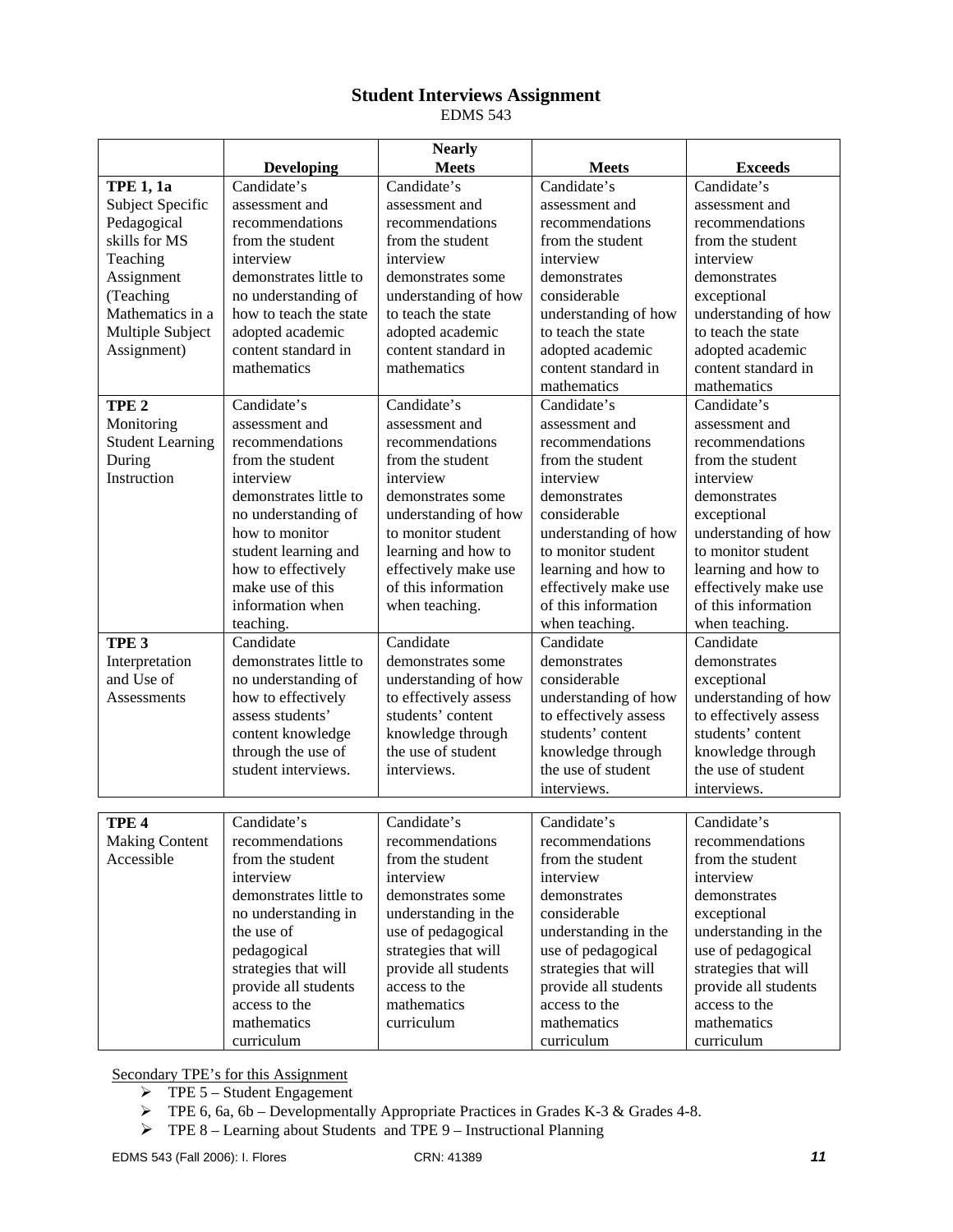| <b>DATE</b>        | EDMS 543 COURSE TOPICS & ASSIGNMENTS (FRI.)                                                     | <b>READINGS (Text and Other Sources)</b>     |
|--------------------|-------------------------------------------------------------------------------------------------|----------------------------------------------|
| 8/25/06            | Course Introduction                                                                             | 1- Teaching Mathematics in the Era of        |
|                    | Why do we do mathematics? (Big picture)                                                         | the NCTM Standards                           |
|                    | Conceptual vs. procedural knowledge                                                             |                                              |
|                    | Characteristics of Effective Classrooms: Overview of Instructional                              | 2 - Exploring What It Means to do            |
|                    | Practices                                                                                       | Mathematics                                  |
|                    | Developing understanding-How do kids learn?                                                     |                                              |
|                    | Teaching through problem solving                                                                | 3 - Developing Understanding in              |
|                    | Discussion of Cognitively Guided Instruction                                                    | Mathematics                                  |
|                    |                                                                                                 | 4 -Teaching Through Problem Solving          |
| 9/01/06            | - Interviews                                                                                    | 5 - Planning in the Problem-Based            |
|                    | - Assessment – Connecting instruction to assessment                                             | Classroom                                    |
|                    | - How kids learn through problem solving development                                            | 6 - Building Assessment into Instruction     |
|                    |                                                                                                 |                                              |
|                    | - Mathematics Content Standards for California Public Schools                                   | This document is available on:               |
| ***                | Group presentations of assigned standards                                                       | http://www.cde.ca.gov/ci/ma/cf/index.asp     |
| 9/08/06            | Special Populations: Creating Inclusive Classrooms                                              | 7 - Teaching Mathematics Equitably to All    |
|                    | Multiple Representations and reaching every learner                                             | Children                                     |
|                    | Article summary/critique on Math and Special Populations due                                    | Journal article on math & special needs      |
|                    | Number Sense I:                                                                                 | 9 - Developing Early Number Concepts         |
|                    | What it means and how we can help children develop it.                                          | and Number Sense                             |
|                    | PRACTICE INTERVIEW DUE                                                                          |                                              |
| 9/15/06            | Number Sense II:                                                                                | 10 - Developing Meanings for the Operations  |
|                    | Classification of word problems for addition, subtraction,                                      |                                              |
|                    | multiplication, and division.                                                                   |                                              |
|                    | How all children can construct efficient mental tools for fact mastery.                         | 11 - Helping Children Master the Basic Facts |
|                    | Number Sense III:                                                                               |                                              |
|                    | Developing understanding of place value                                                         | 12 - Whole-Number Place-Value                |
|                    | Place Value Interview due                                                                       | Development                                  |
| 9/22/06            | Number Sense IV:                                                                                | 13 - Strategies for Whole Number             |
|                    | Developing flexible methods of computation, mental strategies, and                              | Computation                                  |
|                    | estimation.                                                                                     |                                              |
|                    | Building estimation skills                                                                      | 14 - Computational Estimation with Whole     |
| $***1$             | Add/Subtraction OR Multiplication/Division classroom                                            | <b>Numbers</b>                               |
|                    | presentation (Number Sense)                                                                     |                                              |
|                    | Addition/Subtraction OR Multiplication/Division interview due                                   |                                              |
|                    | (turn in only one interview)                                                                    |                                              |
| $***2$             | Algebra classroom presentation                                                                  | 15 - Algebraic Thinking: Generalizations,    |
|                    | Algebraic Reasoning and Function - Exploring patterns, variables, and                           | Patterns, and Functions                      |
|                    | equations. Developing function concepts.                                                        |                                              |
|                    | Algebra interview due                                                                           |                                              |
| 9/29/06            | Fractions I:                                                                                    | 16 - Developing Fraction Concepts            |
|                    | Constructing understanding of fractions; fraction computation                                   |                                              |
| $***3$             | Fraction classroom presentation #1 (grades K-4 lesson choice)                                   | 17 - Computation with Fractions              |
|                    | <b>Fraction interview due</b>                                                                   | 18 – Decimal & Percent Concepts and          |
| $***4$             | Fractions II:                                                                                   | Decimal Computation                          |
|                    | Fraction classroom presentation #2 (grades 5-8 lesson choice)                                   | 19 - Proportional Reasoning                  |
| 10/06/06<br>$***5$ | Measurement - Customary and metric system                                                       | 20 - Developing Measurement Concepts         |
|                    | <b>Measurement classroom presentation</b>                                                       |                                              |
|                    | <b>Measurement interview due</b><br>Geometry – Developing geometric reasoning and spatial sense | 21 - Geometric Thinking and Geometric        |
| ***6               |                                                                                                 | Concepts                                     |
|                    | Geometry classroom presentation<br>Geometry interview due                                       |                                              |
| 10/13/06           | Probability & Data Analysis - Developing meaningful experiences in                              | 22 - Concepts of Data Analysis               |
|                    | gathering and displaying statistical data.                                                      | 23 – Exploring Concepts of Probability       |
|                    | Exploring concepts of chance, simple and independent events.                                    | 24 – Developing Concepts of Exponents,       |
| $***7$             | Probability & Data Analysis classroom presentation                                              | Integers, and Real Numbers                   |
|                    | Probability & Data Analysis interview due                                                       |                                              |
|                    |                                                                                                 |                                              |
|                    | <b>CURRICULUM ASSIGNMENT: Last day to turn in</b>                                               |                                              |
|                    | <b>Taskstream postings</b>                                                                      |                                              |
|                    | Technology - This competency will be infused throughout the                                     | 8 - Technology and School                    |
|                    | course. Use this chapter as an ongoing reference.                                               | Mathematics                                  |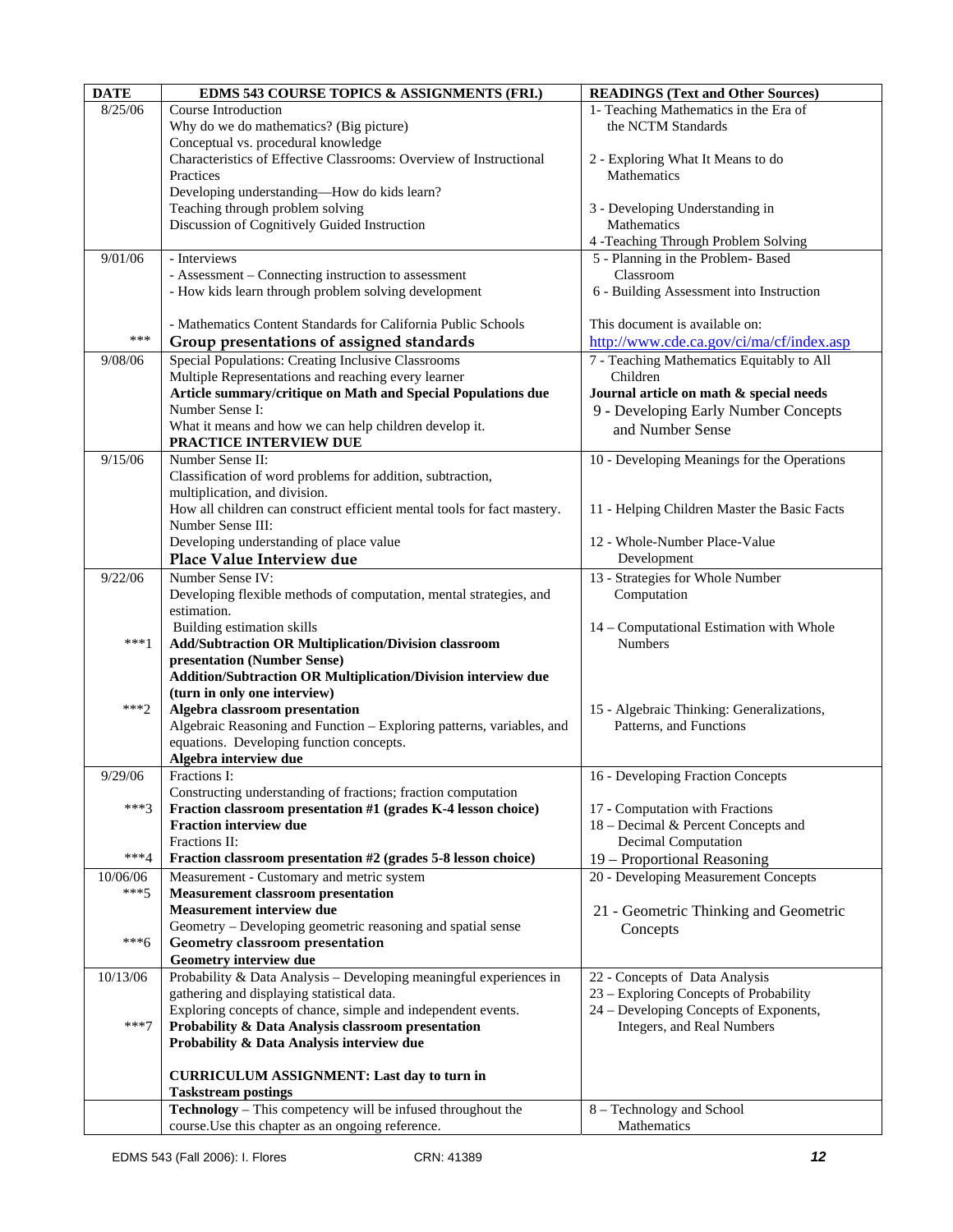# **SB 2042 - AUTHORIZATION TO TEACH ENGLISH LEARNERS COMPETENCIES**

| PART 1:<br><b>LANGUAGE STRUCTURE AND</b><br>FIRST- AND SECOND-LANGUAGE<br><b>DEVELOPMENT</b>                                                    | <b>PART 2:</b><br><b>METHODOLOGY</b><br>OF BILINGUAL, ENGLISH<br><b>LANGUAGE DEVELOPMENT,</b><br><b>AND CONTENT INSTRUCTION</b> | <b>PART 3:</b><br><b>CULTURE AND</b><br><b>CULTURAL DIVERSITY</b>                                   |
|-------------------------------------------------------------------------------------------------------------------------------------------------|---------------------------------------------------------------------------------------------------------------------------------|-----------------------------------------------------------------------------------------------------|
| I. Language Structure and Use:<br><b>Universals and Differences</b><br>(including the structure of English)                                     | I. Theories and Methods of Bilingual<br><b>Education</b>                                                                        | I. The Nature of Culture                                                                            |
| A. The sound systems of language<br>(phonology)                                                                                                 | A. Foundations                                                                                                                  | A. Definitions of culture                                                                           |
| <b>B.</b> Word formation (morphology)                                                                                                           | B. Organizational models: What works for<br>whom?                                                                               | <b>B.</b> Perceptions of culture                                                                    |
| C. Syntax                                                                                                                                       | C. Instructional strategies                                                                                                     | C. Intra-group differences (e.g., ethnicity,<br>race, generations, and micro-cultures)              |
| D. Word meaning (semantics)                                                                                                                     | II. Theories and Methods for Instruction<br>In and Through English                                                              | D. Physical geography and its effects on<br>culture                                                 |
| E. Language in context                                                                                                                          | A. Teacher delivery for both English<br>language development and content<br>instruction                                         | E. Cultural congruence                                                                              |
| F. Written discourse                                                                                                                            | <b>B.</b> Approaches with a focus on English<br>language development                                                            | II. Manifestations of Culture: Learning<br><b>About Students</b>                                    |
| G. Oral discourse                                                                                                                               | C. Approaches with a focus on content<br>area instruction (specially designed<br>academic instruction delivered in<br>English)  | A. What teachers should learn about their<br>students                                               |
| H. Nonverbal communication                                                                                                                      | D. Working with paraprofessionals                                                                                               | B. How teachers can learn about their<br>students                                                   |
| I. Language Change                                                                                                                              |                                                                                                                                 | C. How teachers can use what they learn<br>about their students (culturally responsive<br>pedagogy) |
| II. Theories and Factors in First- and<br><b>Second-Language Development</b>                                                                    | III. Language and Content Area<br><b>Assessment</b>                                                                             | <b>III. Cultural Contact</b>                                                                        |
| A. Historical and current theories and models<br>of language analysis that have implications<br>for second-language development and<br>pedagogy | A. Purpose                                                                                                                      | A. Concepts of cultural contact                                                                     |
| B. Psychological factors affecting first- and<br>second-language development                                                                    | <b>B.</b> Methods                                                                                                               | <b>B.</b> Stages of individual cultural contact                                                     |
| C. Socio-cultural factors affecting first- and<br>second-language development                                                                   | C. State mandates                                                                                                               | C. The dynamics of prejudice                                                                        |
| D. Pedagogical factors affecting first- and<br>second-language development                                                                      | <b>D.</b> Limitations of assessment                                                                                             | <b>D.</b> Strategies for conflict resolution                                                        |
| E. Political factors affecting first- and second-<br>language development                                                                       | E. Technical concepts                                                                                                           | IV. Cultural Diversity in U.S. and CA.                                                              |
|                                                                                                                                                 |                                                                                                                                 | A. Historical perspectives                                                                          |
|                                                                                                                                                 |                                                                                                                                 | <b>B.</b> Demography                                                                                |
|                                                                                                                                                 |                                                                                                                                 | C. Migration and immigration                                                                        |